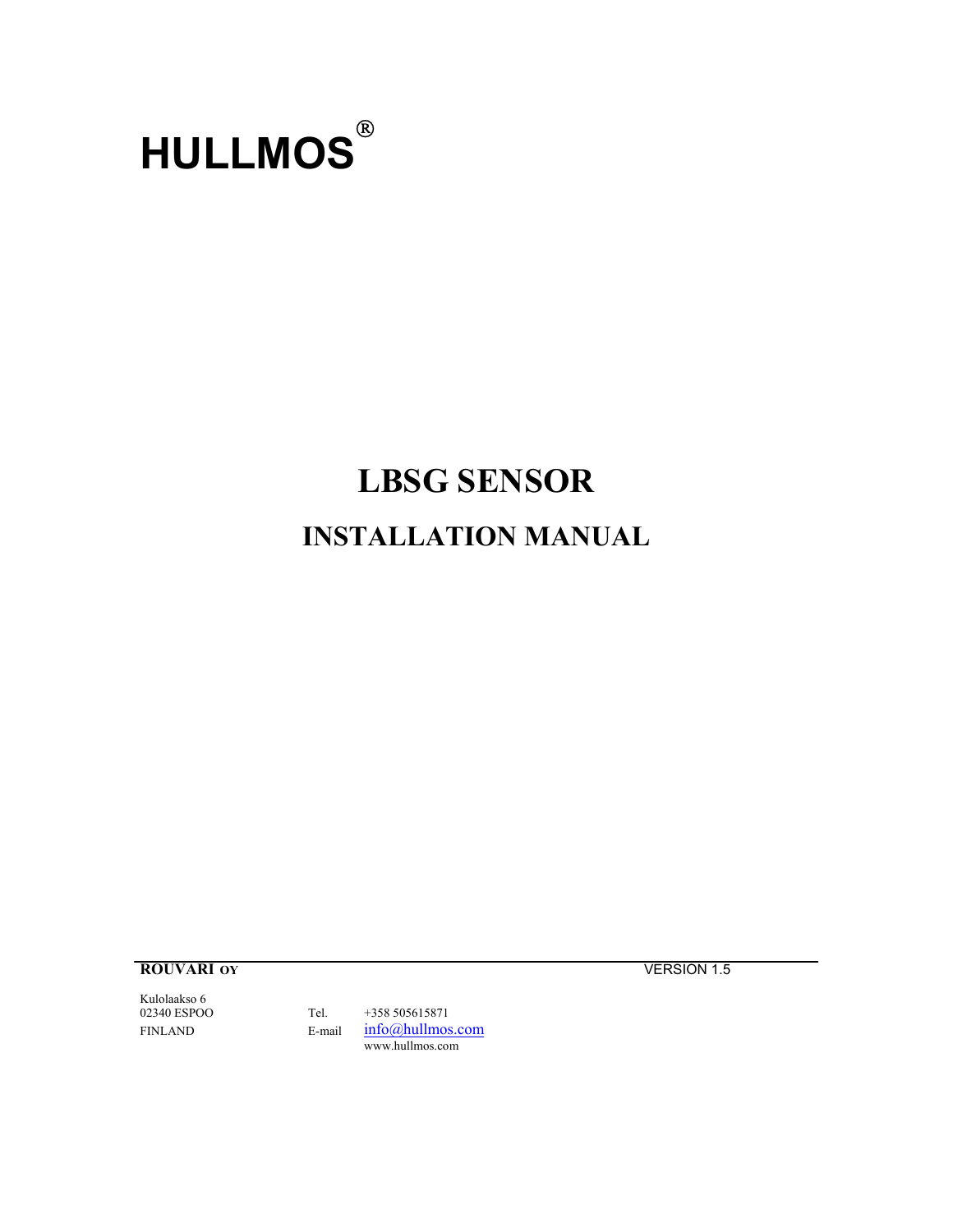## **LBSG SENSOR**

### **Part List**



Hullmos LBSG sensor includes the following parts:

Picture 1. Sensor parts, top view. (Side view, see picture 2.)

| 1. Cover bolts        | 6 pcs | <b>7.</b> Bolts for the sensor supports | 8 pcs |
|-----------------------|-------|-----------------------------------------|-------|
| 2. Cover              | 1 pcs | 8. Fixed end                            | 1 pcs |
| 3. Bolts for rod base | 4 pcs | 9. Moving end                           | 1 pcs |
| 4. Fixed end, top     | 1 pcs | <b>10. Cover supports</b>               | 6 pcs |
| 5. Moving end, top    | 1 pcs | 11. Support for moving end              | 1 pcs |
| 6.Rod                 | 1 pcs | 12. Support for fixed end               | l pcs |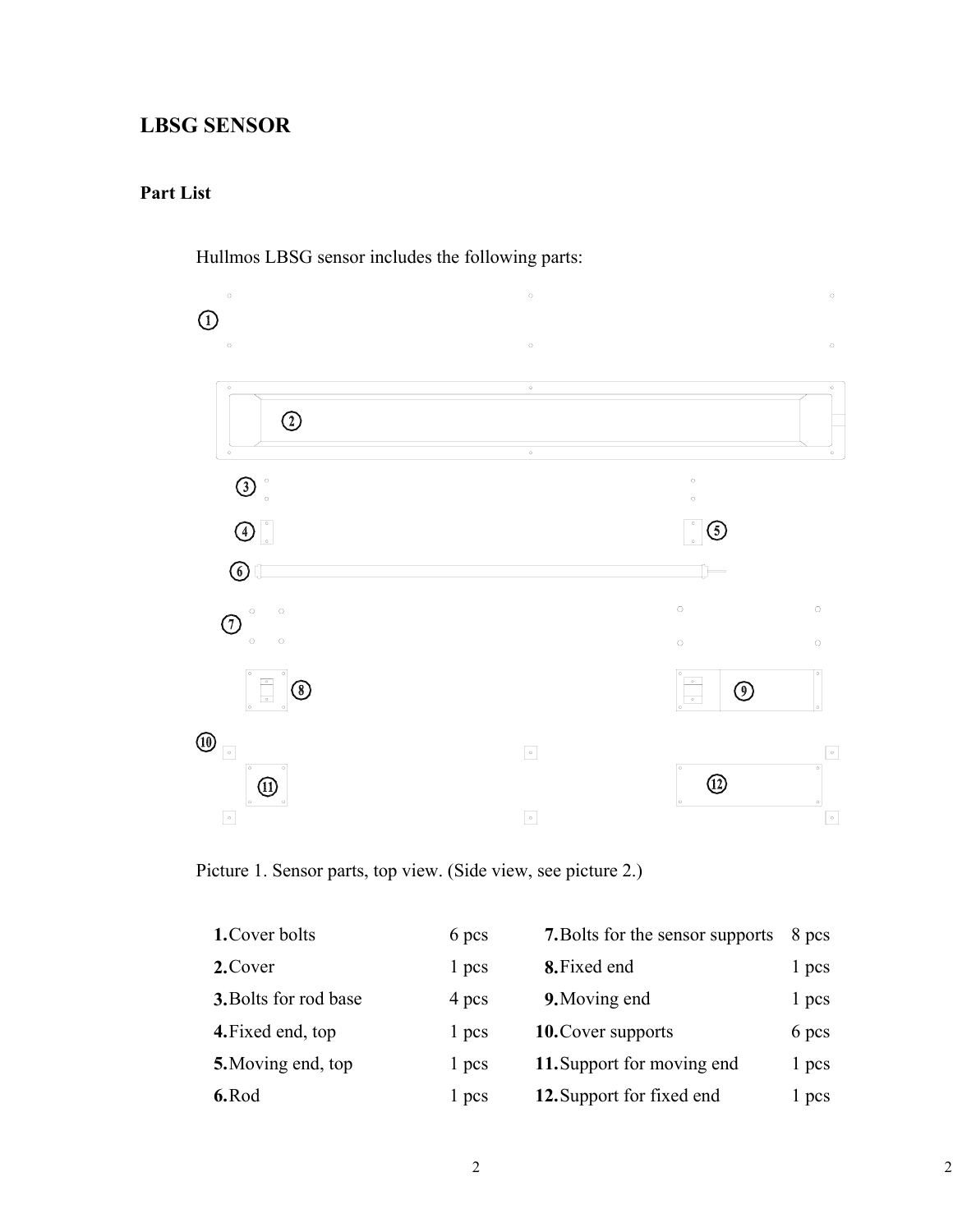

Picture 2. Sensor parts, side view.

The sensor is shipped in two packings as below

- 1 Sensor supports (11, 12), cover supports (10) and installation tool bolts.
- 2 Sensor (in one unit), sensor cover, cable hose, fixing bolts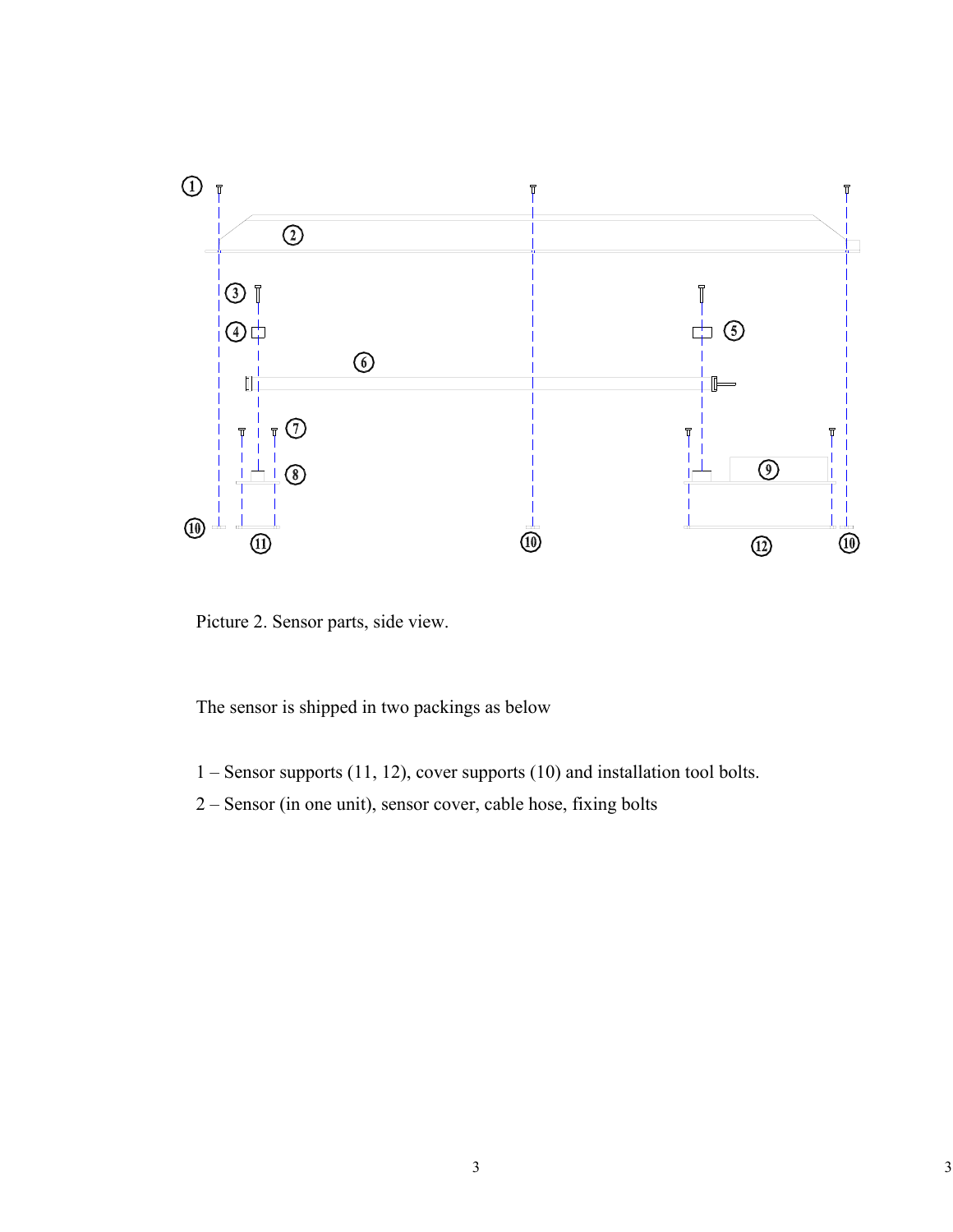







Picture 3. Sensor dimensions.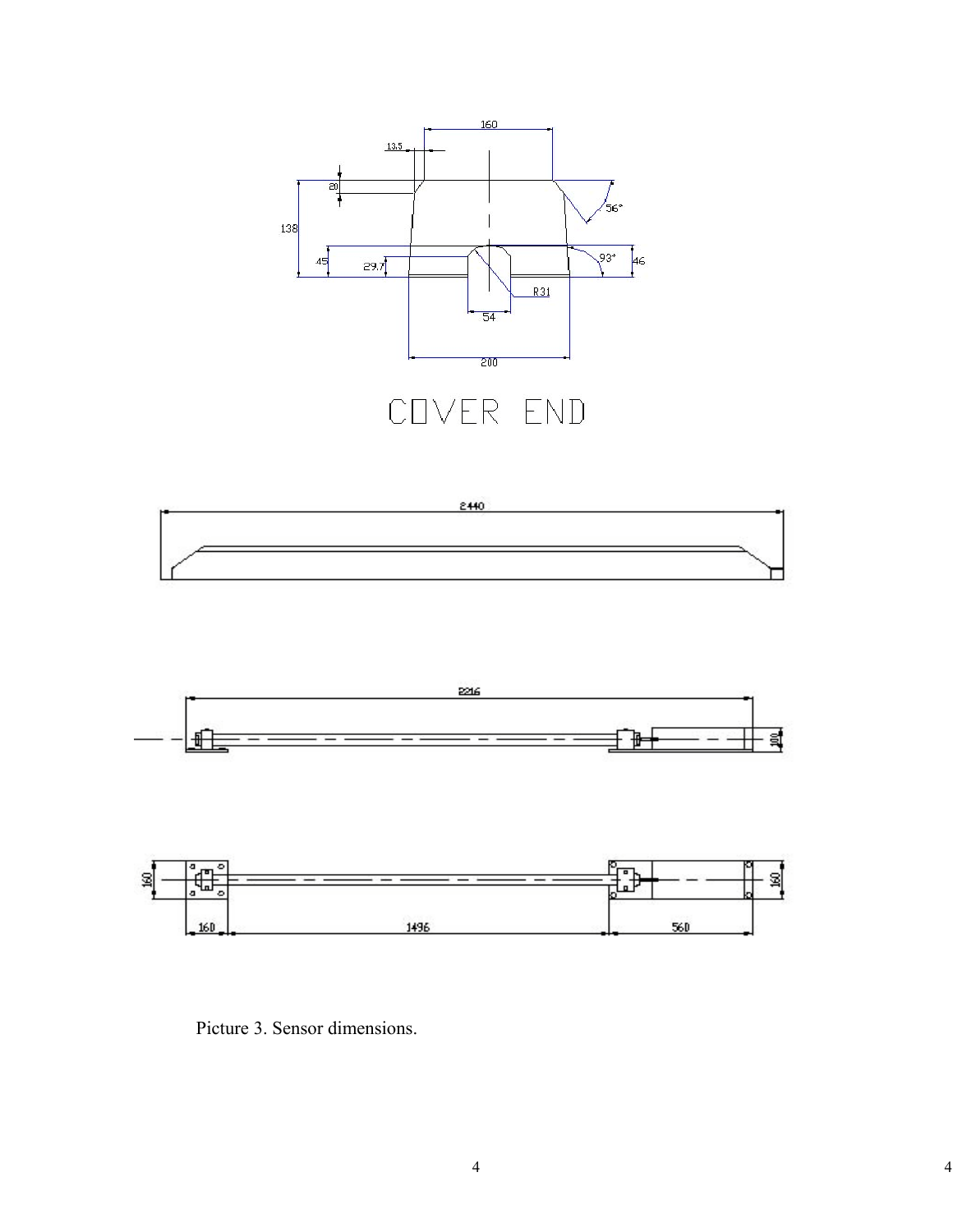#### **Mounting the Sensor**

The LBSG sensor and the sensor cover are fixed by bolts on supports, which are welded on the deck. Welding is done by using the Installation tool (picture 4). The sensor seats and the cover seats are fixed by bolts on the tool before welding.

The welding dimension of A=4 mm should not be exceeded.



Picture 4. The installation tool



Picture 5. Welding dimensions.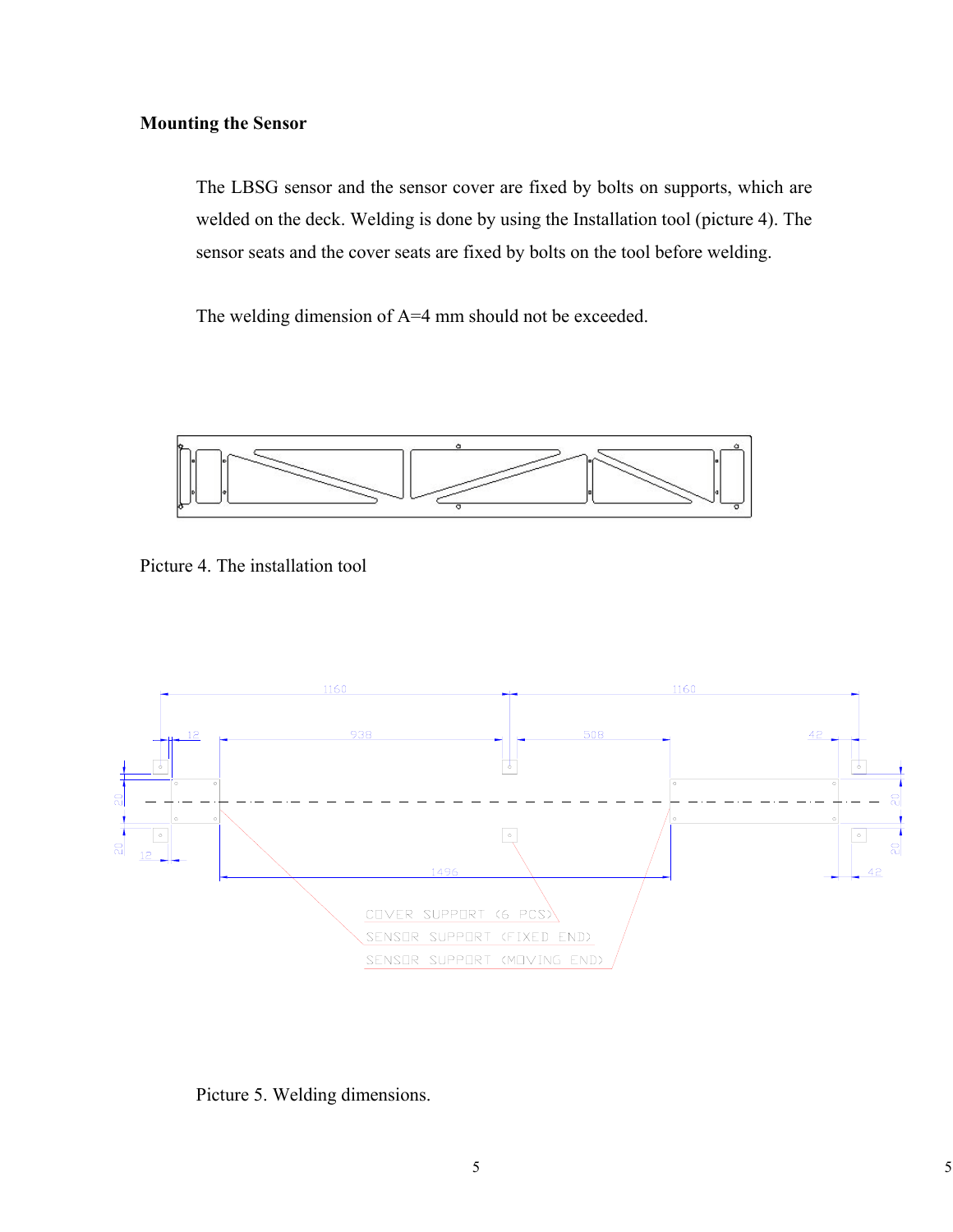If the sensor is not installed on open deck and there is no risk of mechanical damage, the sensor can be installed without the cover.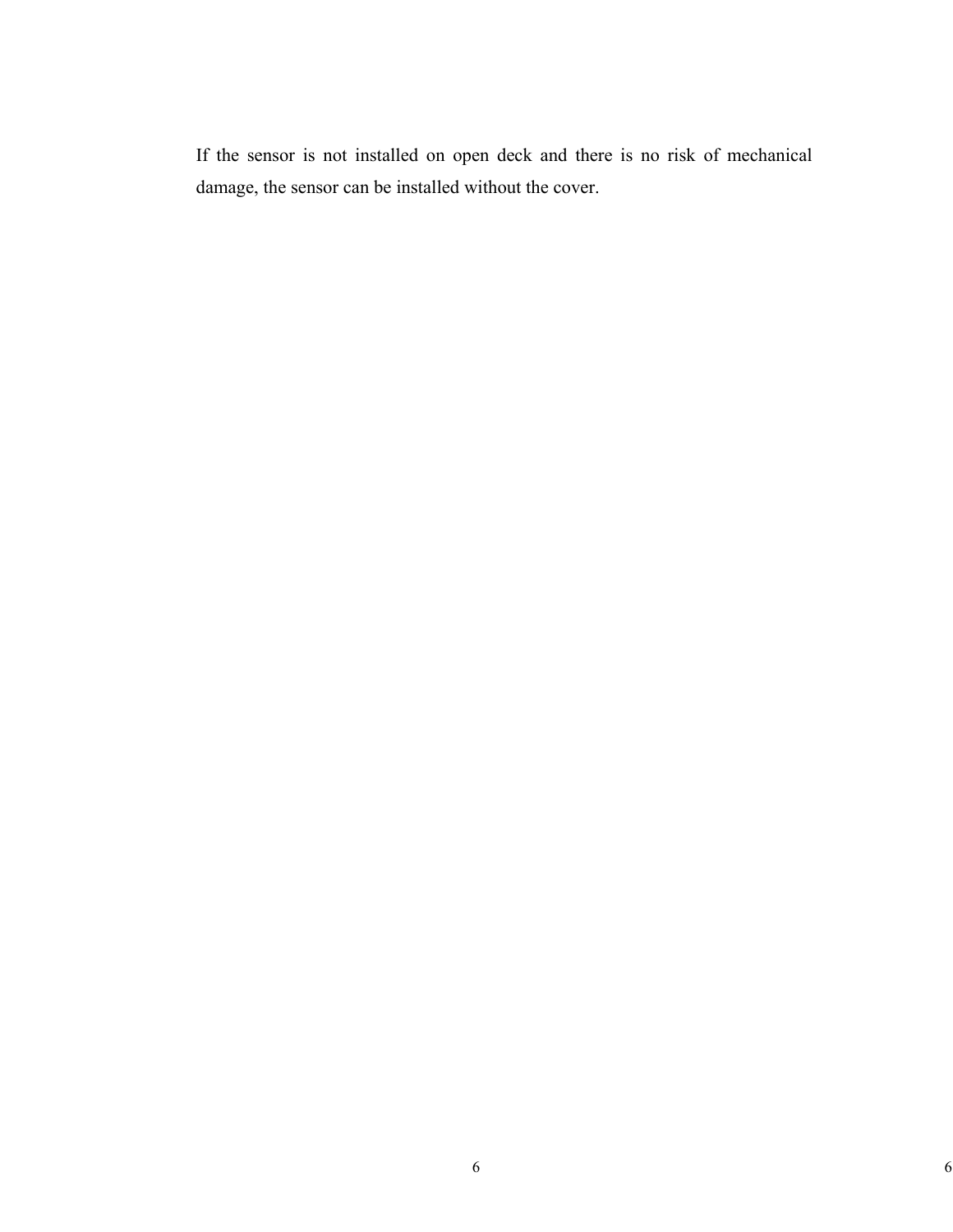#### **Mounting Position**

The sensors are welded on the deck on specified locations. Sensor Locations are specified for each ship in installation drawings.

LBSG measures normal strain along the vessels central line. The installation position should be horizontally on (or below) the deck above a longitudinal. The line of sensitivity of the sensor should be as much parallel with the longitudinal as practicable. Accuracy of the orientation should be better than  $5^{\circ}$  ( $\alpha_{MAX} = 5^{\circ}$ ), see picture 6.



Picture 6. Sensor's mounting position.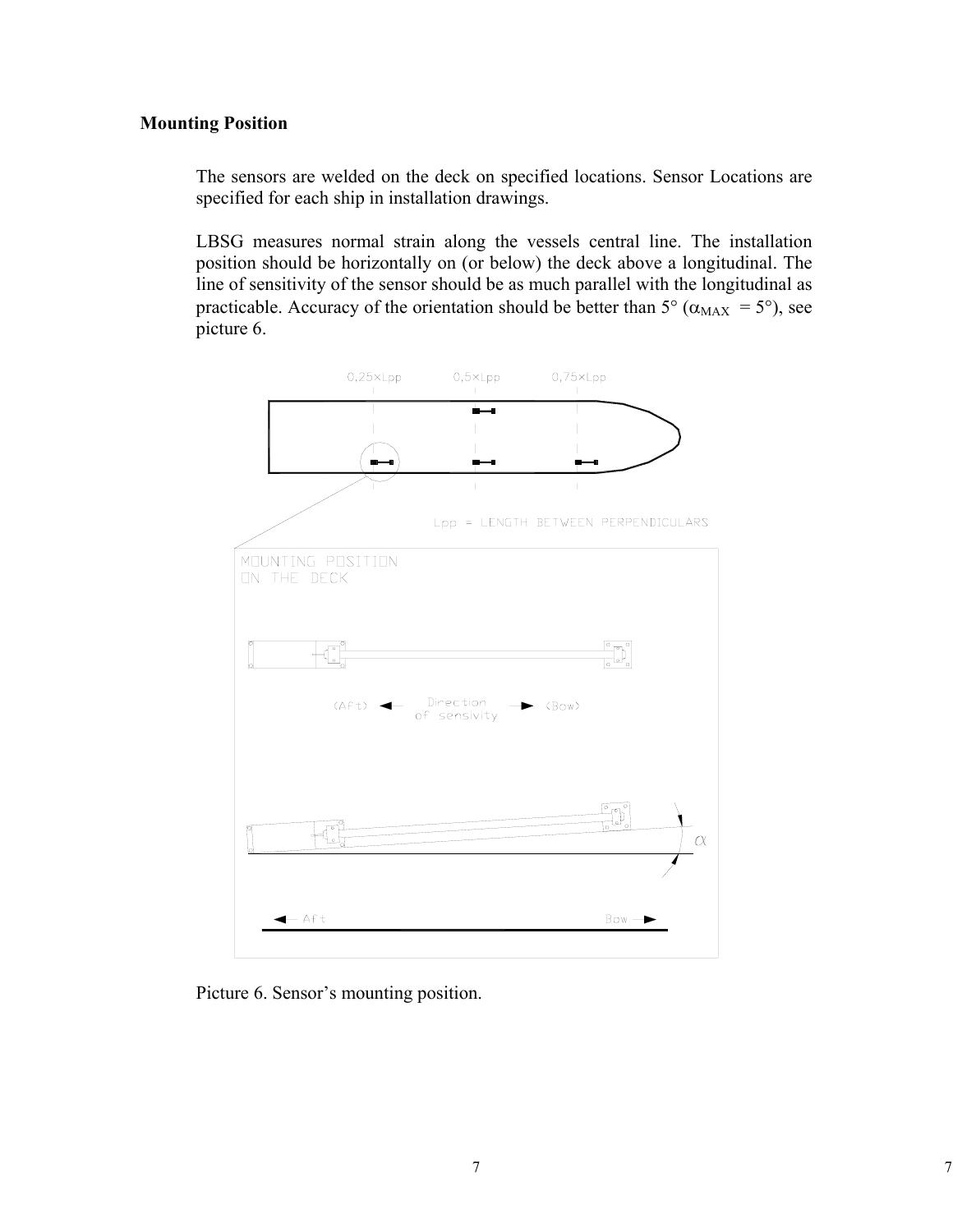#### **Connection of cable hose to electronics case**

Cable hose connection from the end flange of cable pipe to electronics case is shown in picture 7. Hole of sensor case is waterproofed by sealing ring on both sides of the electronics enclosure.



JIS 5K-50A FLANGE



Picture 7. Cable hose connection to electronic case